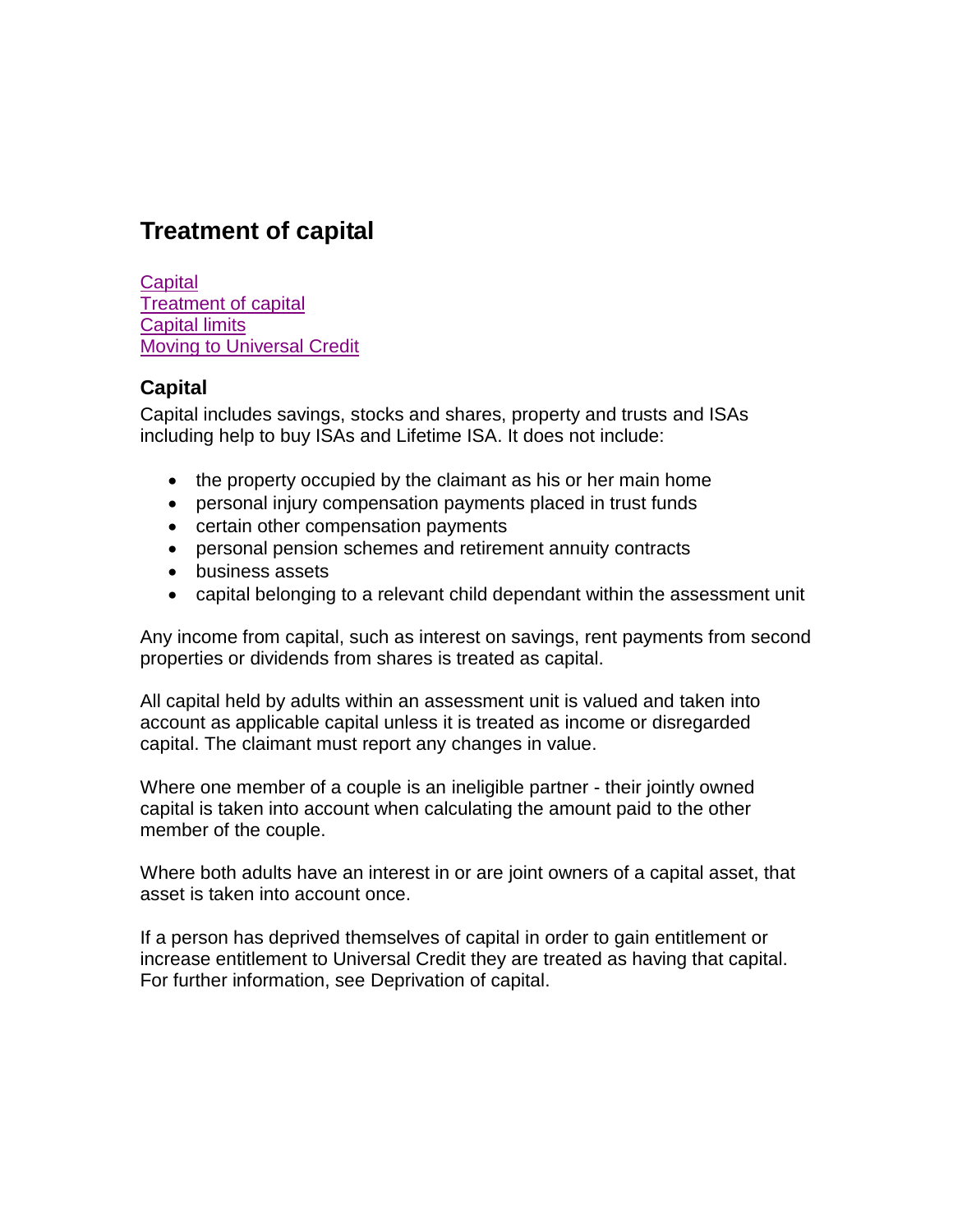# <span id="page-1-0"></span>**Treatment of capital**

Applicable capital is calculated at the current market value or surrender value. Capital that incurs an expense if it were sold, such as shares, has a 10% disregard applied to the value.

Income received from capital such as interest on savings it treated as applicable capital from the day it is due to be paid.

When capital is held in a currency other than sterling, it is calculated after the deduction of any banking charge or commission payable in converting that capital into sterling.

#### **Other / second property**

Where a claimant owns a property they do not live in but rents it out, both the value of the property and the income they receive from renting the property is treated as capital.

The capital amount of the property is the current market value or surrender value less the outstanding mortgage and any expenses incurred in the sale of the property.

For information on when the capital value can be disregarded, see Capital disregards.

#### **Help to save accounts**

All money available to the claimant, in these accounts, including the Government bonus is treated as capital and taken fully into account.

# **Lifetime ISA**

The Lifetime ISA is treated as capital in the same way as cash ISAs but only the surrender value is taken into account as capital. The surrender value is the amount that could be withdrawn after the 25% early withdrawal charge for claimants under 60 years of age.

#### **Tax free Childcare account**

Tax free childcare accounts are treated as capital but only the surrender value of the account is taken into account as capital. The surrender value is 80% of the money held in the account as the claimant is not able to withdraw the 20% Government top up whilst they are in receipt of Universal Credit.